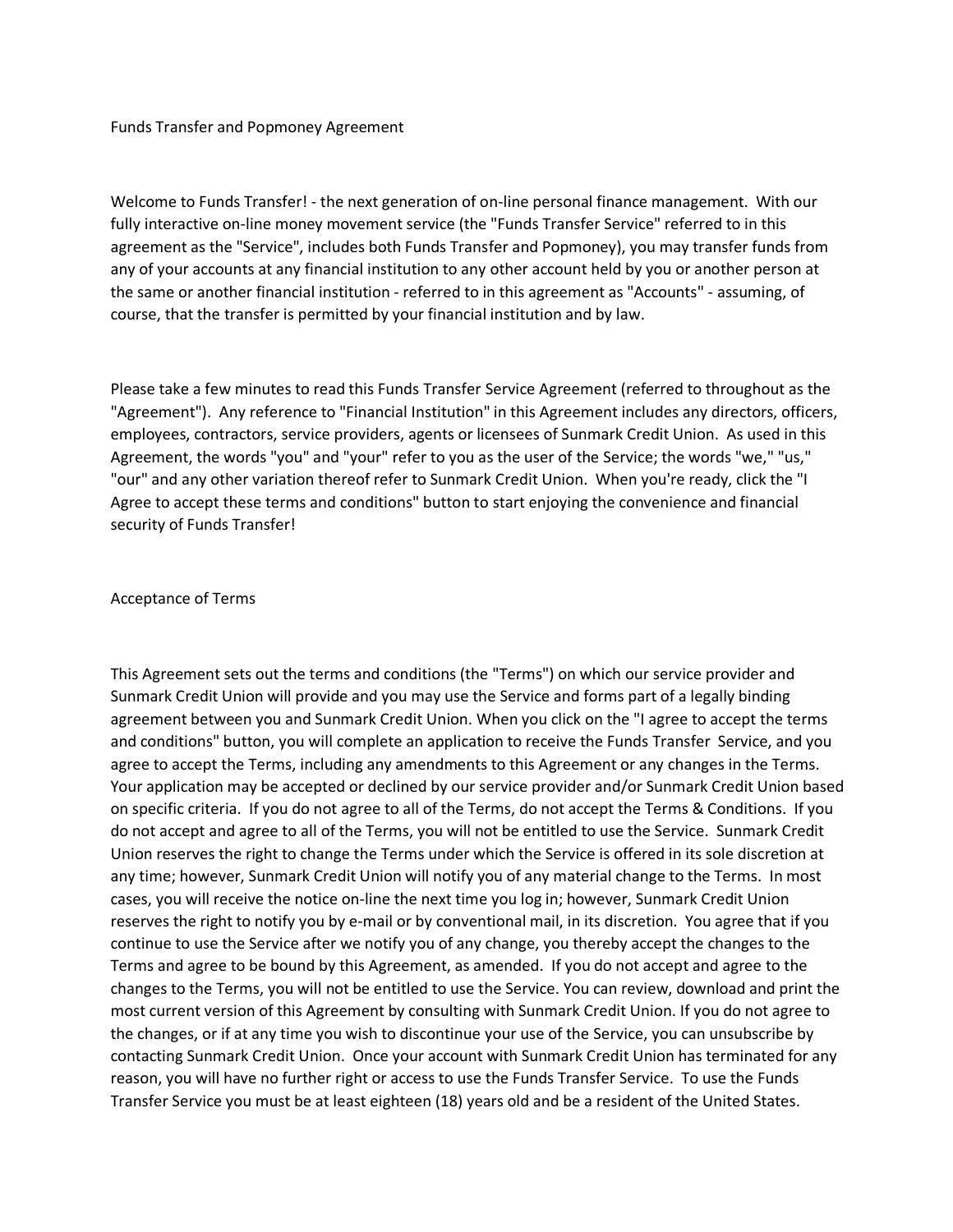#### Information Authorization

By clicking on the "I Agree to accept the terms and conditions" button, you authorize us to verify your identity by obtaining information about your credit history from a consumer reporting agency. Sunmark Credit Union and our service provider will obtain and use your credit information only in accordance with the Fair Credit Reporting Act ("FCRA") and other applicable law. We reserve the right to deny you access to the Service if we cannot verify your identity or other necessary information. We may approve or decline your application for the Service based upon our review of your consumer report, along with other information we deem relevant. If we deny your request to use the Service, you may obtain a free copy of the consumer report that we used from the consumer reporting agency that issued the report. You may view, download and print a summary of your rights under FCRA, including information on how to obtain a copy of your consumer report, at any time by contacting Sunmark Credit Union.

In addition to obtaining a consumer report, Sunmark Credit Union and our service provider reserves the right to obtain such additional information as we deem reasonably necessary to insure that you, or persons to whom you may transfer funds, are not using our Service in violation of law, including, but not limited to, laws and regulations designed to prevent "money laundering" or the transfer of funds to or from persons or organizations whose accounts are blocked under regulations of the Office of Foreign Asset Control (OFAC) of the United States Treasury Department.

Once you are approved for the Funds Transfer Service we may verify your Accounts that you add to the Service from time to time. You authorize us to validate the Accounts through the use of a test transfer, in which one or more low value payments will be both credited to and debited from the Account. The test credit will always occur before the test debit and will always be of the same or lesser amount, so that the balance in any of your Accounts will never be less than the actual balance.

Once the test transfer is complete we may ask you to access your Account to tell us the amount of the test credit or debit or any additional information reported by your bank with this test transfer. We may also verify Accounts through requiring the entry of information you ordinarily use to access the Account provider's web site, or by requiring you to submit proof of ownership of the Account.

User Content

Subject to Sunmark Credit Union's Privacy Policy, you agree that Sunmark Credit Union may use, copy, modify, display and distribute any information, data, materials or other content (the "Content") you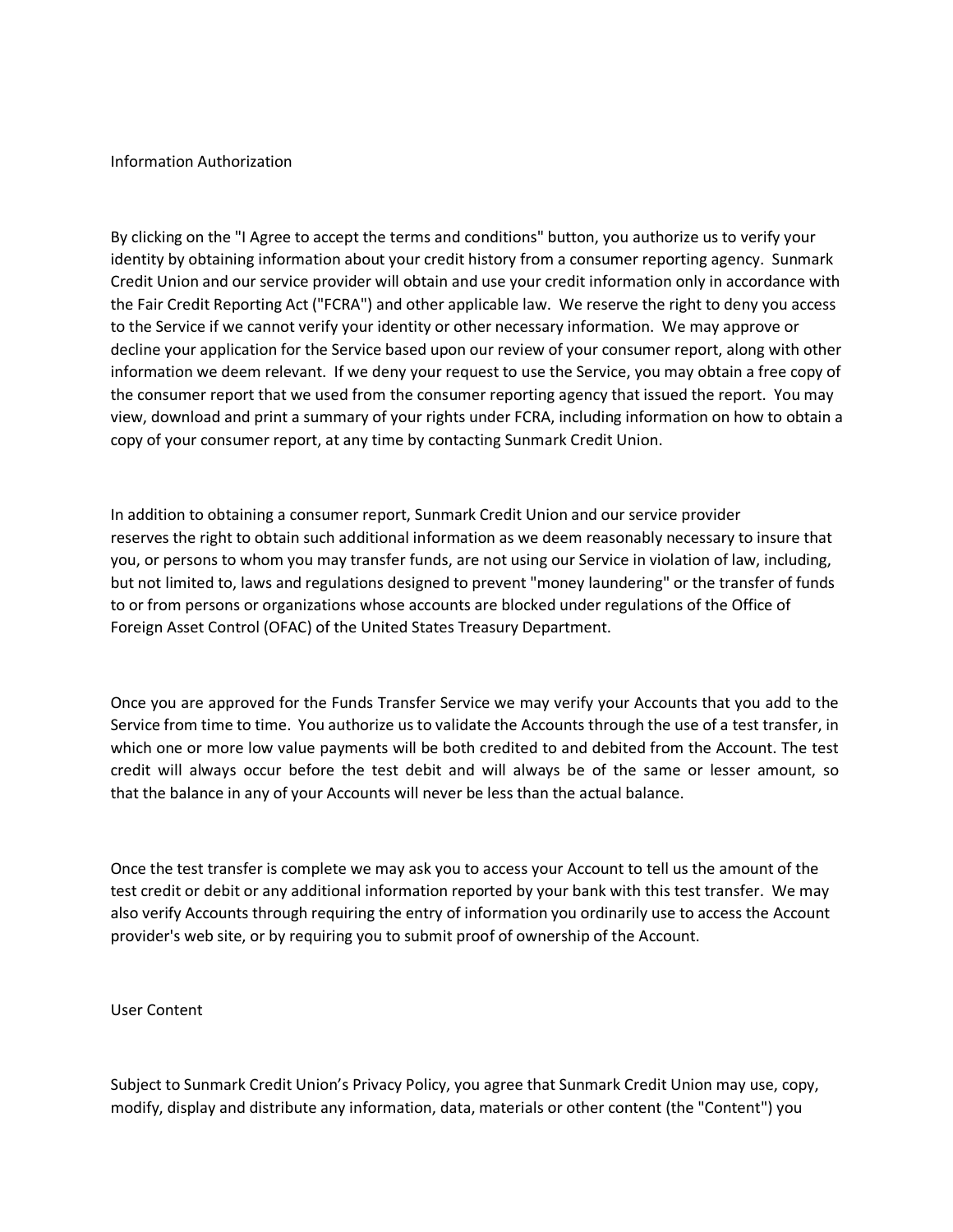provide to Sunmark Credit Union for the purpose of providing the Service, and you hereby give Sunmark Credit Union a license to do so. By submitting Content, you represent that you have the right to license such Content to Sunmark Credit Union for the purposes set forth in this Agreement.

### Accounts

You understand that in order to complete fund transfers, it is necessary for Sunmark Credit Union and our service provider to access the websites and databases of your bank and other institutions where you hold Accounts, as designated by you and on your behalf, to retrieve information and effect the fund transfers you request. By using the Service, you represent and warrant to us that you have the right to authorize and permit us to access your Accounts to effect such funds transfers or for any other purpose authorized by this Agreement, and you assure us that by disclosing and authorizing us to use such information you are not violating any third party rights. You warrant and represent that the information you are providing us with is true, current, correct and complete. You hereby authorize and permit Sunmark Credit Union and our service provider to use information submitted by you to accomplish these purposes and to configure the Service to be compatible with the Accounts.

For as long as you are using the Service, you give to Sunmark Credit Union and our service provider a limited power of attorney and appoint Sunmark Credit Union and our service provider as your true and lawful attorney-in-fact and agent, with full power of substitution and resubstitution, for you and in your name, place and stead, in any and all capacities, to access the Accounts, effect funds transfers as described above, with full power and authority to do and perform each and every act and thing requisite and necessary to be done in connection with effecting funds transfers, including verifying the content and authenticity of any funds transfer instruction for the purposes of security procedures applicable to Accounts, as fully to all intents and purposes as you might or could in person. Once Sunmark Credit Union and/or our service provider has actual knowledge that you wish to cease using the Funds Transfer Service as provided in this Agreement or as otherwise permitted in this Agreement and has a reasonable opportunity to act on such knowledge, this limited power of attorney is automatically revoked; provided, however, that any act done by Sunmark Credit Union and/or our service provider in good faith before it has actual knowledge of termination by you and has a reasonable opportunity to act on such knowledge shall be deemed to be authorized by you.

You understand and agree that at all times your relationship with each Account provider is independent of Sunmark Credit Union and your use of the Funds Transfer Service. Sunmark Credit Union will not be responsible for any acts or omissions by the financial institution or other provider of any Account, including without limitation any modification, interruption or discontinuance of any Account by such provider.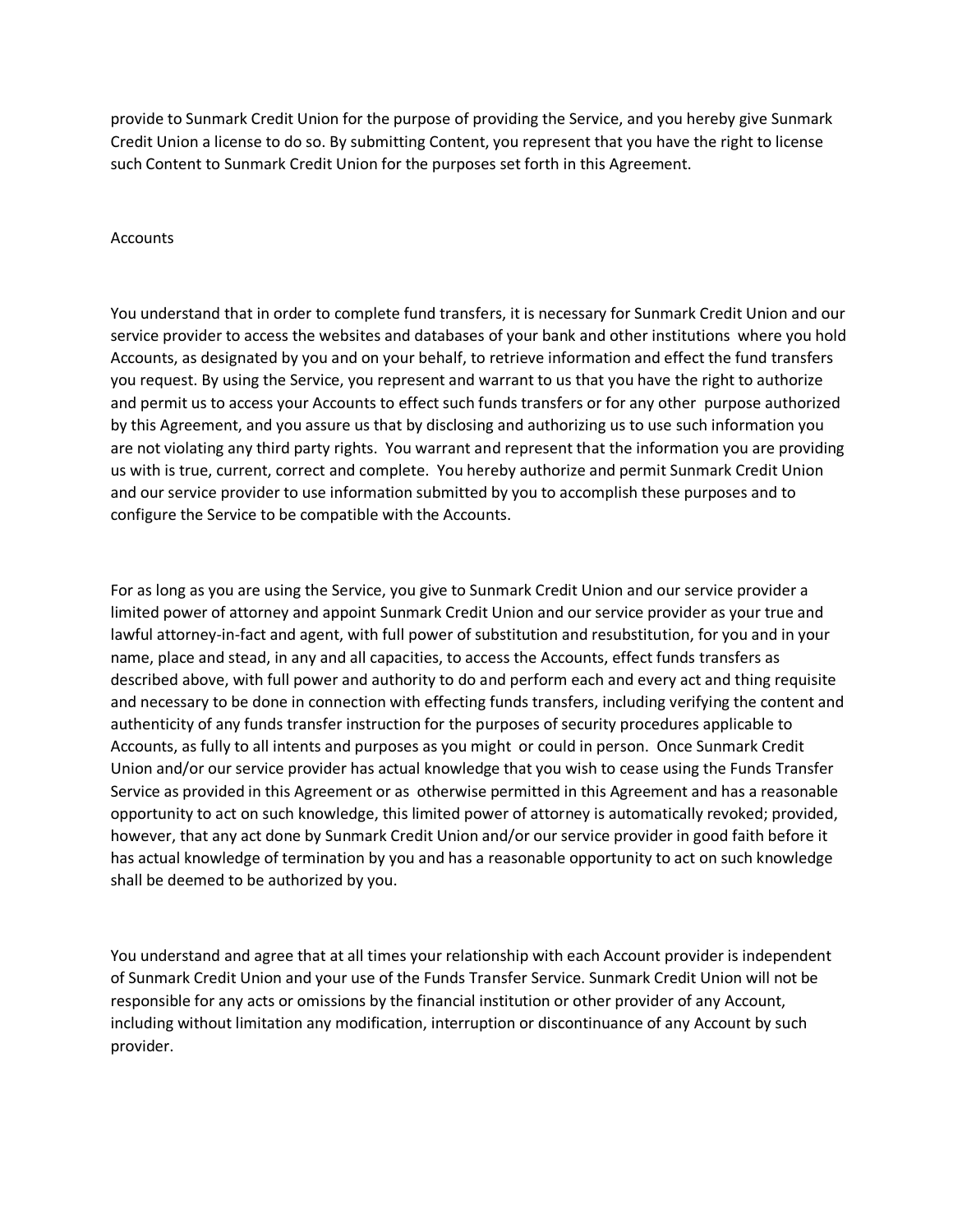YOU ACKNOWLEDGE AND AGREE THAT WHEN SUNMARK CREDIT UNION AND OUR SERVICE PROVIDER IS EFFECTING A FUNDS TRANSFER FROM OR TO ANY OF YOUR OR A RECIPIENT'S ACCOUNTS, SUNMARK CREDIT UNION AND OUR SERVICE PROVIDER IS ACTING AS YOUR AGENT, AND NOT AS THE AGENT OR ON BEHALF OF ANY THIRD PARTY. You agree that Sunmark Credit Union, its affiliates, service providers and partners shall be entitled to rely on the foregoing authorization, agency and power of attorney granted by you.

YOU AGREE THAT WE SHALL NOT BE LIABLE FOR ANY COSTS, FEES, LOSSES OR DAMAGES OF ANY KIND INCURRED AS A RESULT OF (1) OUR ACCESS TO THE ACCOUNTS; (2) OUR DEBIT AND/OR CREDIT OR INABILITY TO DEBIT AND/OR CREDIT THE ACCOUNTS IN ACCORDANCE WITH YOUR FUNDS TRANSFER INSTRUCTIONS; (3) ANY INACCURACY, INCOMPLETENESS OR MISINFORMATION CONTAINED IN THE INFORMATION RETRIEVED FROM THE ACCOUNTS; (4) ANY CHARGES IMPOSED BY ANY PROVIDER OF ACCOUNTS AND (5) ANY FUNDS TRANSFER LIMITATIONS SET BY THE FINANCIAL INSTITUTIONS OR OTHER PROVIDERS OF THE ACCOUNTS.

Not all types of accounts are eligible for Funds Transfer Service. Be sure to check with Sunmark Credit Union for restrictions regarding transfers among your retirement (401k, IRA, etc.), savings, trusts, loans, custodial, business, corporate and other account types. We are not responsible for any costs or losses incurred from fund transfers that are not permitted under such restrictions by the provider of your Account or those imposed by applicable law.

Electronic Communications

A. General Consent; Categories of Records.

The Funds Transfer Service is an electronic, Internet based-service. Therefore, you understand and agree that this Agreement will be entered into electronically, and that the following categories of information ("Communications") may be provided by electronic means:

- This Agreement and any amendments, modifications or supplements to it.

 - Your records of funds transfers and other transactions through the Service, including without limitation confirmations of individual transactions.

 - Any initial, periodic or other disclosures or notices provided in connection with the Service, including without limitation those required by federal or state law.

 - Any customer service communications, including without limitation communications with respect to claims of error or unauthorized use of the Service.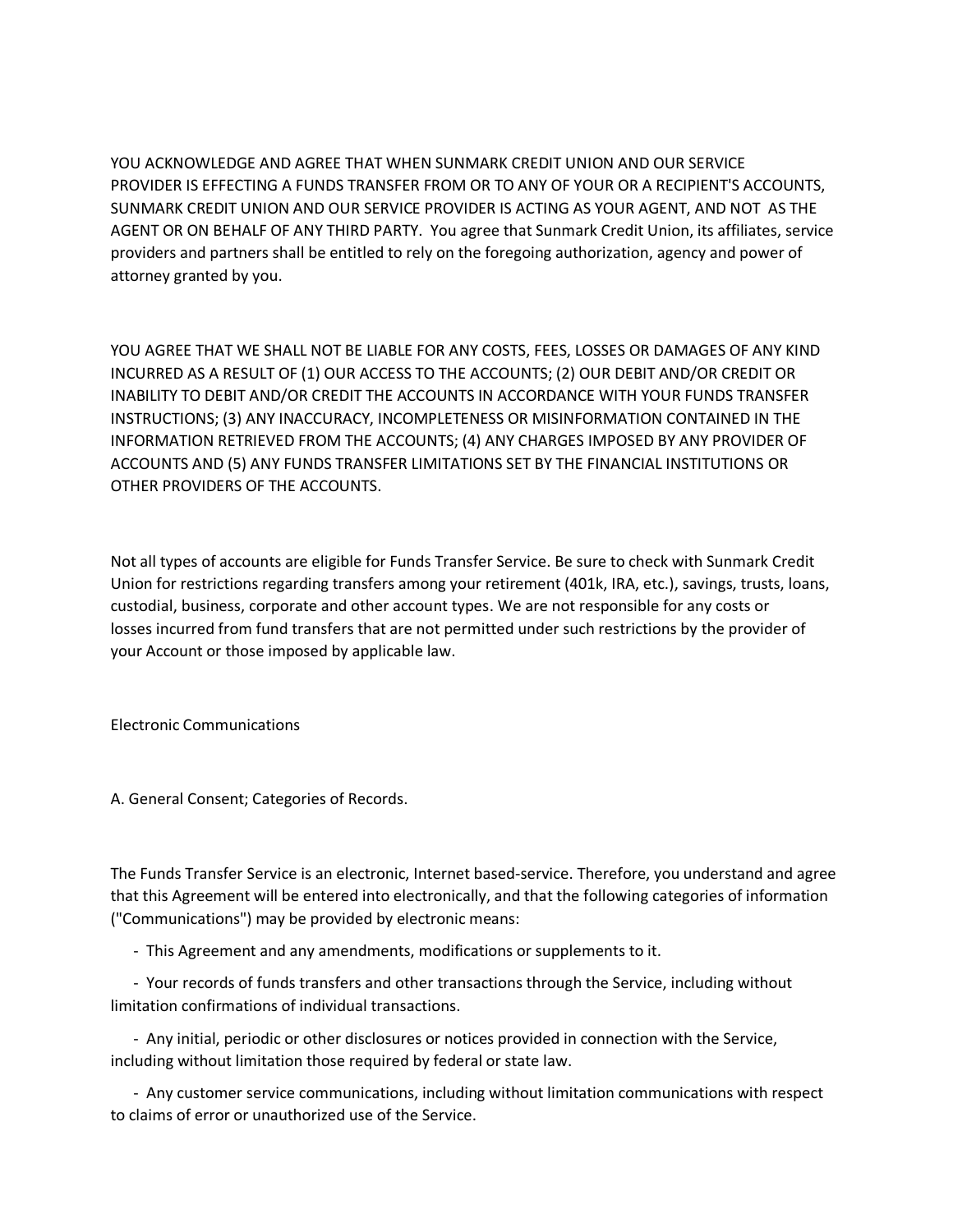- Any other communication related to the Service.

Although Sunmark Credit Union reserves the right to provide Communications in paper format at any time, you agree that we are under no obligation to do so. All Communications in either electronic or paper format will be considered to be "in writing." You should print a paper copy of any electronic Communication that is important to you and retain the copy for your records. If you do not agree to receive this Agreement or the Communications electronically, you may not use the Service.

B. How to Withdraw Consent.

If you have registered for the Service and you wish to withdraw your consent to have Communications provided in electronic form, you must cancel any pending transfer requests (within the time period permitted by the Service cancellation policies) and stop using the Service. There are no fees to cancel a pending transfer request (as long as such cancellation is made within the time period permitted by the Service cancellation policies).

C. How to Update Your Records.

You agree to promptly update your registration records if your e-mail address or other information changes. You may update your records, such as your e-mail address, by using the Profile page.

D. Delivery of Electronic Communications.

Communications may be posted on the pages of the Service website or other website disclosed to you and/or delivered to the e-mail address you provide. Any electronic Communication sent by e-mail will be deemed to have been received by you when Sunmark Credit Union or our service provider sends it to you, whether or not you received the e-mail. If the Communication is posted on the Service, then it will be deemed to have been received by you no later than five (5) business days after Sunmark Credit Union or our service provider posts the Communication on the pages of the Service, whether or not you retrieve the Communication. An electronic Communication by e-mail is considered to be sent at the time that it is directed by Sunmark Credit Union's or service provider's e-mail server to the appropriate e-mail address. An electronic Communication made by posting to the pages of the Service is considered to be sent at the time it is publicly available. You agree that these are reasonable procedures for sending and receiving electronic Communications.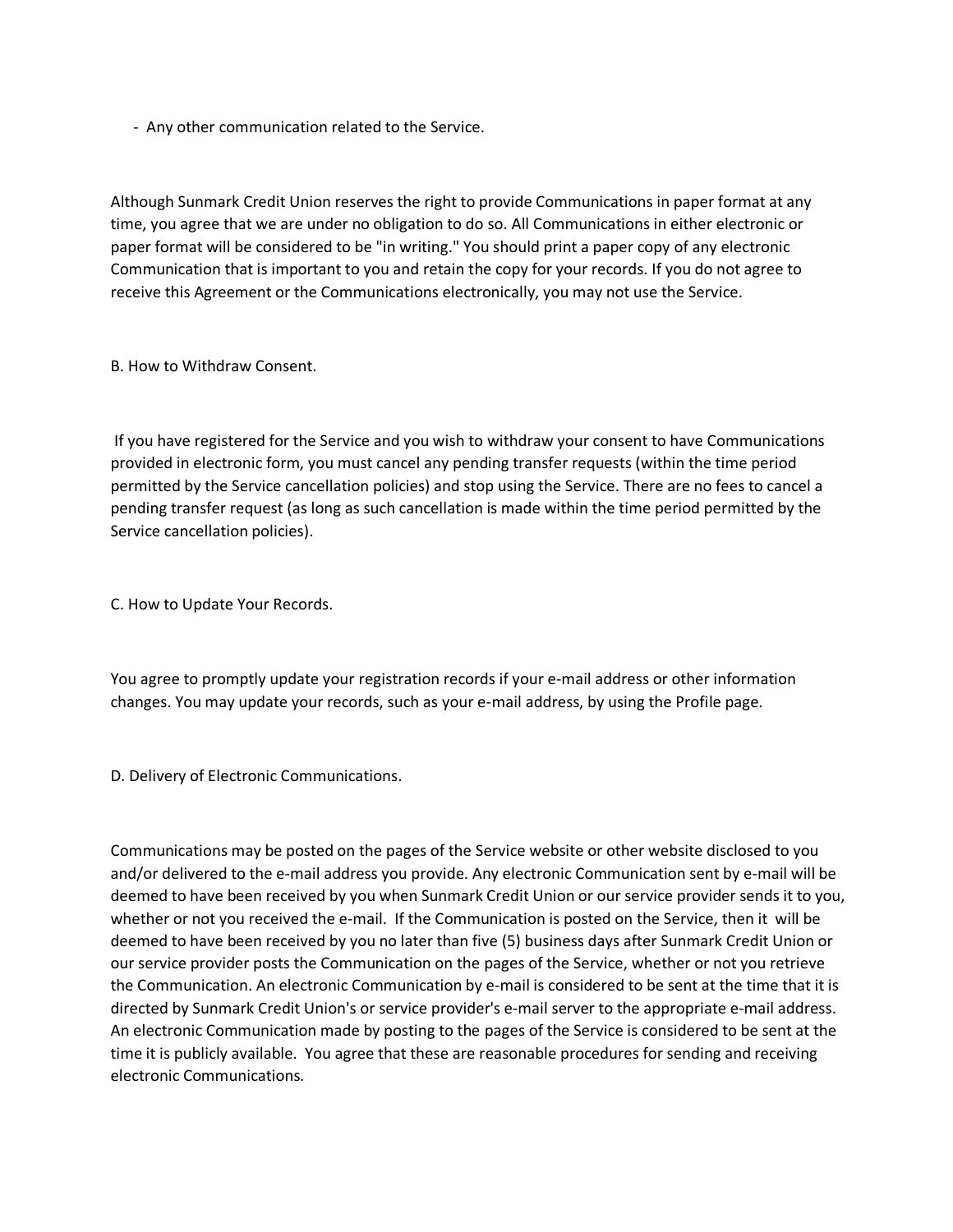## E. Hardware and Software Requirements.

In order to access and retain Communications, you must have:

 - An Internet browser that supports 128-bit encryption, such as the newest versions of Internet Explorer and Google Chrome.

- An e-mail account and e-mail software capable of reading and responding to your e-mail.

 - A personal computer, operating system and telecommunications connections to the Internet capable of supporting the foregoing.

- Sufficient electronic storage capacity on your computer's hard drive or other data storage unit.

- A printer that is capable of printing from your browser and e-mail software

Privacy Policy and Confidentiality

We regard your privacy and security with the utmost importance, and we are absolutely committed to safeguarding any information that you share with us. In order to provide the Funds Transfer Service, we must obtain from you certain personal information about you, your Accounts, and your transactions (referred to herein as "User Information"). You represent that you have the right to provide such User Information and that you give us the right to use the User Information in accordance with our privacy policy.

All of your personal and financial information will be placed on a secure portion of our website. We do not use any persistent "cookies" on the browser to store any personal information. We have multiple levels of security that have been designed especially for us. You can see a full description of our security policy by clicking on "Security Policy" in Online Banking. You can see a full description of our privacy policy by clicking on "Privacy Policy" in Online Banking.

### Password

To enable you, and only you, to use the Service, you will be asked to choose a password when you register and are accepted as a customer of the Service. This password is stored in encrypted form by us. You are responsible for maintaining the confidentiality of your Financial Institution customer number and password. No one at Sunmark Credit Union has access to your Accounts passwords or user ID's. You are responsible for uses of the Service whether or not actually or expressly authorized by you. Therefore, it is important that you DO NOT SHARE YOUR ACCOUNT NUMBER OR PASSWORD WITH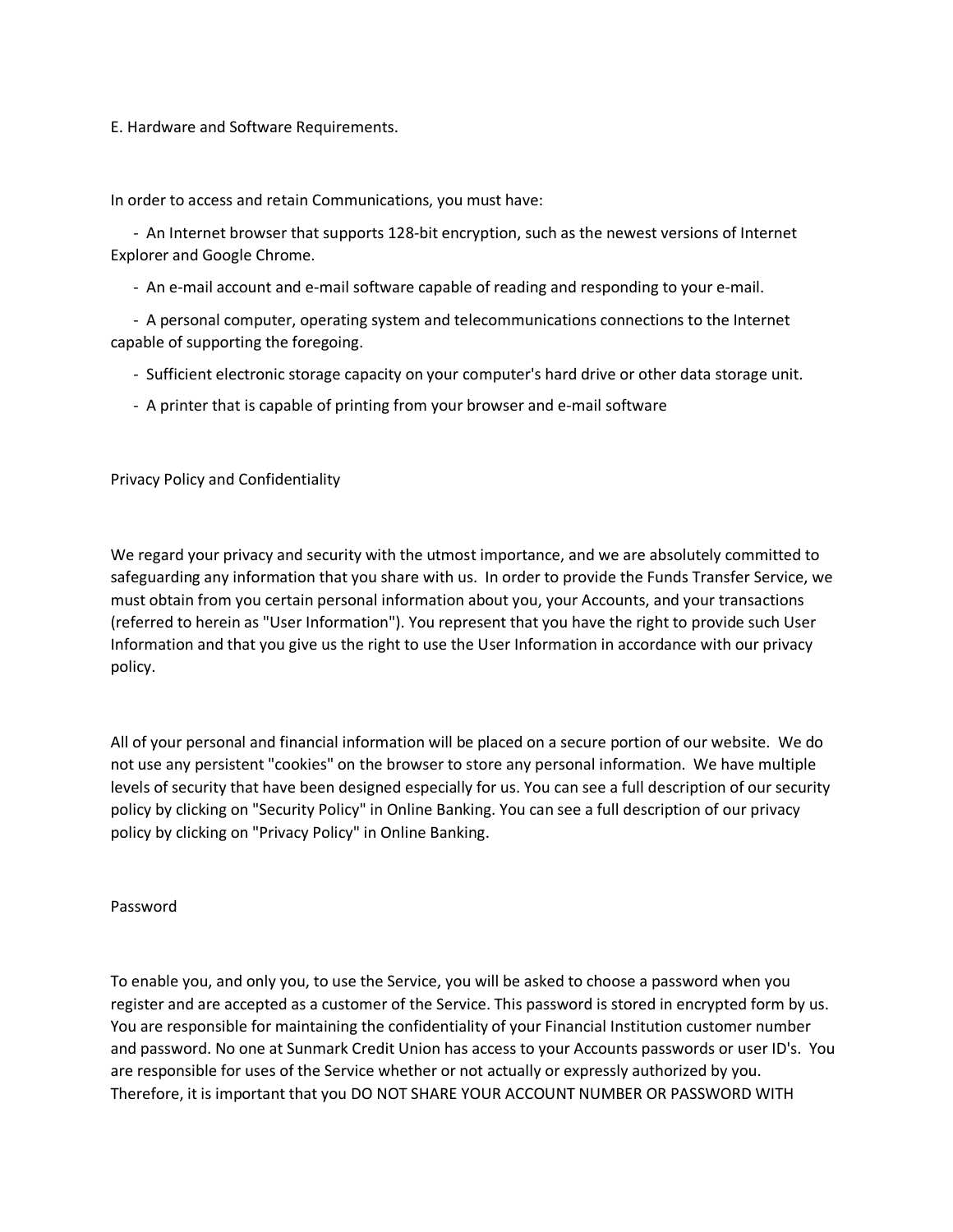ANYONE FOR ANY REASON. No one at Sunmark Credit Union will know or need to know your password, and Sunmark Credit Union employees will never ask for your password.

If you wish to make a transfer to an Account of another person, you will be asked to provide a separate code word or phrase (the "Shared Secret") that is known only to you and to the person to whom you are transferring the funds (the "Recipient"). We recommend that you do not use commonly used words, phrases or dates. In order to complete the transfer, the Recipient must provide the Shared Secret and certain other identifying information. YOU AGREE THAT YOU WILL NOT GIVE THE SHARED SECRET TO ANYONE EXCEPT THE RECIPIENT FOR ANY REASON. YOU FURTHER AGREE THAT YOU WILL INSTRUCT THE RECIPIENT NOT TO GIVE THE SHARED SECRET TO ANYONE ELSE FOR ANY REASON.

In the Event of Unauthorized Transfer

If you believe your password or Shared Secret has been lost or stolen, or that someone has transferred or may transfer money from your Account without your permission, contact us using the instructions on our site.

Consumer Liability

You agree to notify us AT ONCE if you believe your password has been lost or stolen. Telephoning us promptly is the best way to protect yourself from possible losses. If you never tell us, you could lose all of the money in your account (plus your maximum overdraft line of credit). However, if you tell us within 2 business days, you can lose no more than \$50 if someone used your password without your permission.

If you do NOT tell us within 2 business days after you learn of the loss or theft of your password, and we can prove we could have stopped someone from using your password without your permission if you had told us, you could lose as much as \$500.

You can see a complete statement of all your funds transfers effected or pending at any time by clicking on the History tab. If your statement shows transfers that you did not make, notify us AT ONCE. If you do not tell us within 60 days after the transfer was posted to your statement, you may not get back any money you lost after the 60 days, if we can prove that we could have stopped someone from taking the money if you had told us in time. If a good reason (such as a long trip or a hospital stay) kept you from telling us, we will extend the time periods.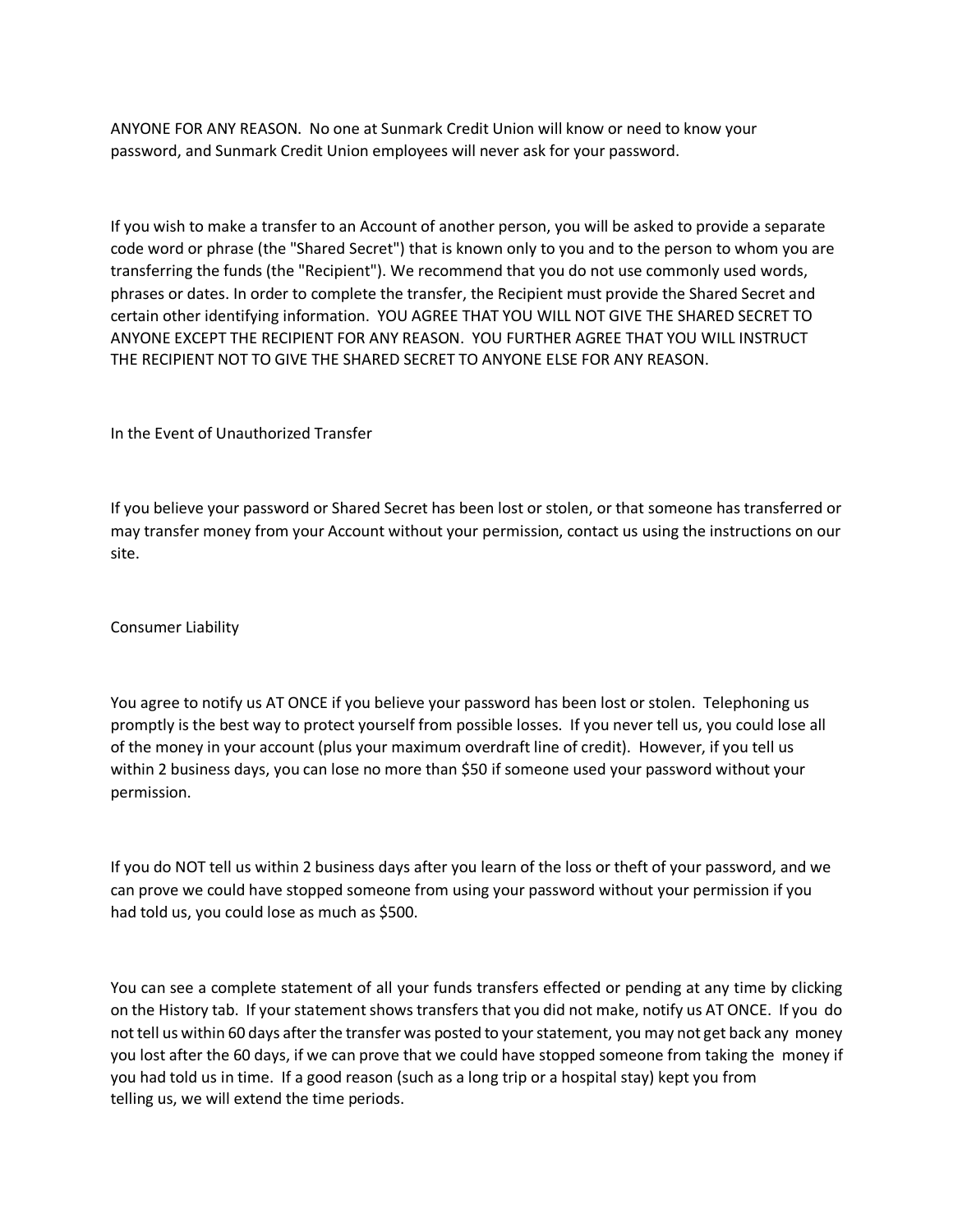Business Days

The Service will process requests for transfers on business days. Our business days are Monday through Friday. Holidays and Bank Holidays are not included.

Transfer Types and Limitations

Types of Transfers

You may use your Sunmark Credit Union password to access Funds Transfer within the Service to transfer funds between any two of your Accounts about which you have provided the necessary information to Sunmark Credit Union. Transfers can be between Accounts within the same financial institution or at an unrelated financial institution (although transfers between Accounts at the same institution may be affected more quickly by contacting the institution directly).

You may use your Sunmark Credit Union password to access Popmoney within the Service to transfer funds from one of your Accounts to an account of a Recipient. You may send money to a Recipient using a mobile telephone number, an email address, or a routing and account number.

Some of these services may not be available at all times. We may from time to time make available additional or new features to the Service, including but not limited to, a next day service and a higher limit service. You will be approved or declined for any such additional service at our sole discretion and additional terms and conditions may apply. Please ensure that you have sufficient funds to affect any funds transfers from your Accounts. We may at any time decline to effect any funds transfer that we believe may violate applicable law.

Frequency of Transfers

We do not limit the number of funds transfers you may make; however, you may not make funds transfers in excess of the number of funds transfers allowed by the rules governing the applicable Accounts. We may from time to time for security and risk management reasons modify the limit, the frequency and the dollar amount of transfers you can make using our Service.

Dollar Amount of Transfers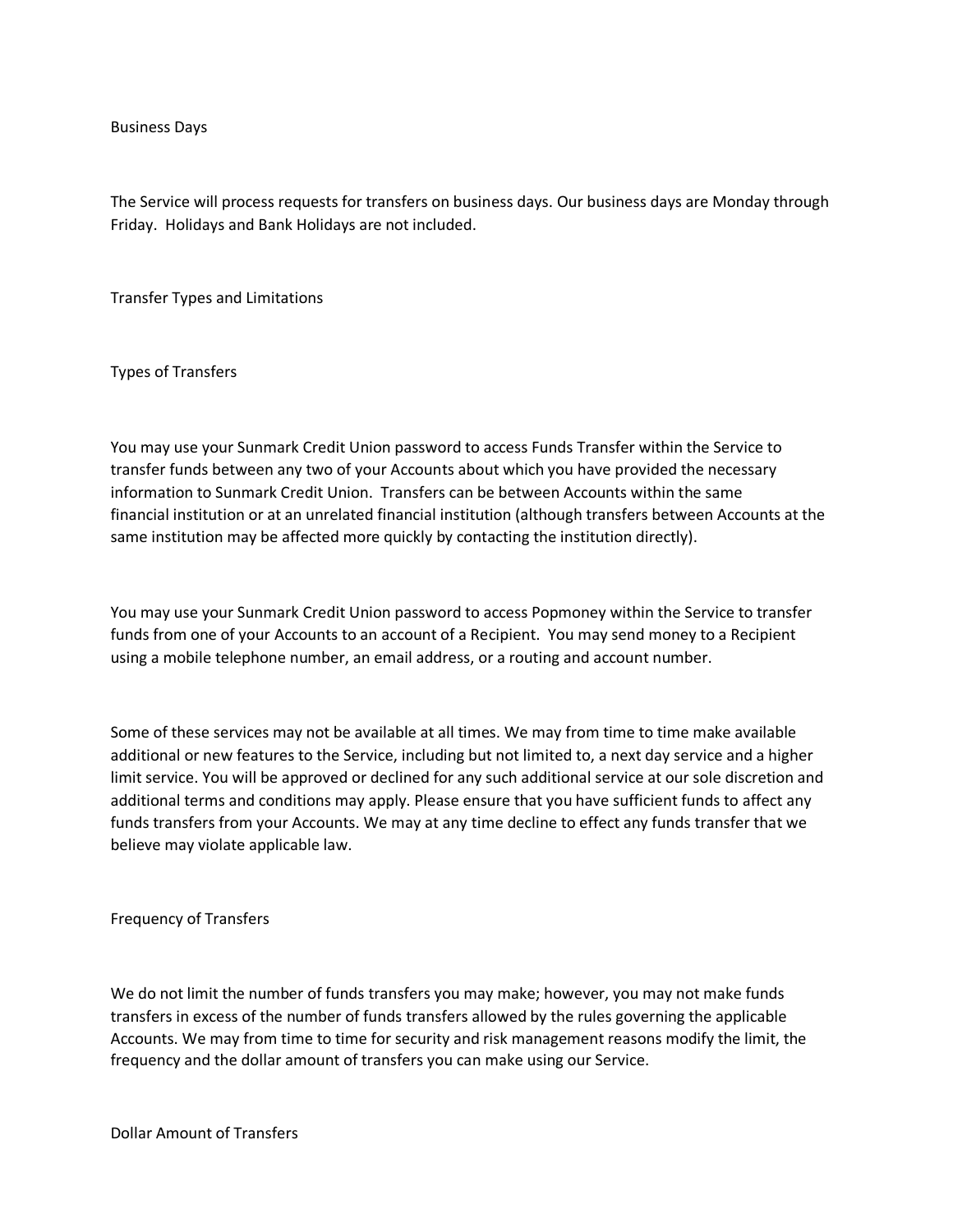You may not make funds transfers in excess of limits described on the Service. We reserve the right to change from time to time the dollar amount of funds transfers you are permitted to make using our Service. Without limiting the foregoing, in the event that your use of the Service has been suspended and reinstated as provided herein (see "Suspension and Reinstatement of Funds Transfer and/or Popmoney Service" below), you understand and agree that your use of the Service thereafter may be subject to lower dollar amount limitations than would otherwise be permitted by us.

Transfers subject to the Rules of the Accounts

Additionally, all funds transfers are also subject to the rules and regulations governing the relevant Accounts. You agree not to effect any funds transfers from or to an Account that are not allowed under the rules or regulations applicable to such accounts including, without limitation, rules or regulations designed to prevent the transfer of funds in violation of OFAC regulations.

### Rejection of Transfers

We reserve the right to decline to effect any funds transfer, to submit funds transfer instructions or orders or to carry out change or cancellation requests.

# Authorization

You authorize us to select any means to execute your funds transfer instructions. You understand that to affect your funds transfer instruction we utilize the Automated Clearing House (ACH), using applicable ACH Rules, we debit one of your Accounts and credit another of your Accounts or an account of a Recipient. Once your Account has been debited, we credit our service provider's transfer account at the service provider's clearing bank. After our service provider and/or its clearing bank are reasonably certain that the debit will not be returned (in most cases this is usually between 3-4 banking days), our service provider will credit your or the Recipients Account. The sole purpose for our service provider's transfer account is to complete your funds transfer requests and for performing the services within the scope of this Agreement. The service provider earns no interest on the funds in the transfer account. If the debit side fails or is returned for any reason and the credit side has been released and cannot be collected, you authorize our service provider to collect from the Account to which the credit side of the funds transfer was sent. We reserve the right to resubmit a debit, or a portion of the debit, in the event of an insufficient or uncollected funds return and if we cannot collect the amount credited. To effect this collection, you understand and authorize us to debit the credited Account or the debited Account in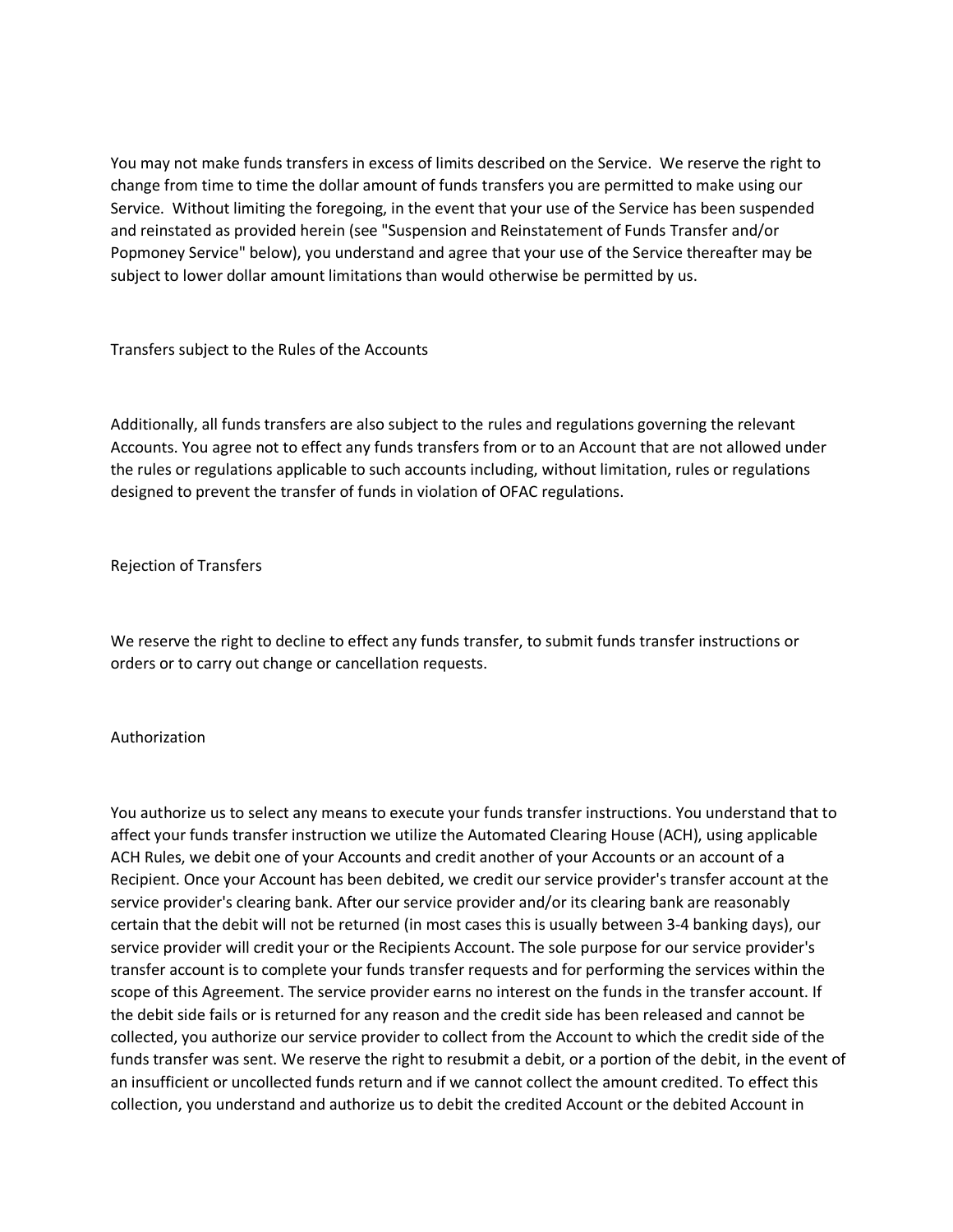either the same dollar amount as the original funds transfer or a portion of the debit. There may be a fee associated with such collection imposed by the financial institution holding the Account.

You understand and agree that we may from time to time impose additional charges in connection with your funds transfer transactions. Sunmark Credit Union will notify you of such fee in advance of the transaction. If you choose to proceed with the transaction, you authorize Sunmark Credit Union to debit your account in the amount indicated.

In the event that a debit to any of your Accounts, or any portion of any such debit, has failed and the credit side of such transaction has been released and cannot be collected, and we are unable to debit either the debited or the credited Account as set forth above, we reserve the right, and you hereby authorize us, to debit any of your other Accounts to the extent necessary to offset any resulting deficiency. We do not undertake to notify you in such event, other than by posting any such transfer or transfers to the applicable Account in accordance with this Agreement (see "Documentation," below).

You understand and agree that in the event we are unable to execute your funds transfer request utilizing the ACH, we may utilize other established payment mechanisms in order to complete your funds transfer instructions, such as wire transfer or check.

If you have requested for a funds transfer to a Recipient, you must provide us with a true, correct, current email address for such Recipient. We will contact the Recipient, and ask the Recipient to provide us with certain information, such as the account number and financial institution that they wish to transfer the funds to. If the Recipient fails to reply to the email or fails to follow the instructions provided by us, we will notify you and credit your Account for the amount of the transfer.

Suspension and Reinstatement of Funds Transfer and/or Popmoney Service

In the event that we at any time incur a problem with your use of the Service, including without limitation a fail in attempting to debit any of your Accounts or to collect with respect to any of your funds transfers as described above, and without limiting any other right or remedy that we may have under this Agreement or otherwise, we reserve the right to suspend your right to use the Service, immediately and without prior notice to you. You understand and agree that such action is reasonable for us to take in order to protect itself from loss. In the event of such suspension, you may request reinstatement of your service by contacting us using any of the methods provided for under this Agreement (see "Error Reporting and Claims," below). We reserve the right in its sole discretion to grant or deny reinstatement of your use of the Service. In the event we agree to reinstate you, we reserve the right to, and ordinarily will, initially reinstate your Service subject to lower per-transaction and monthly dollar limits and/or with other restrictions than otherwise might be available to you. Based upon your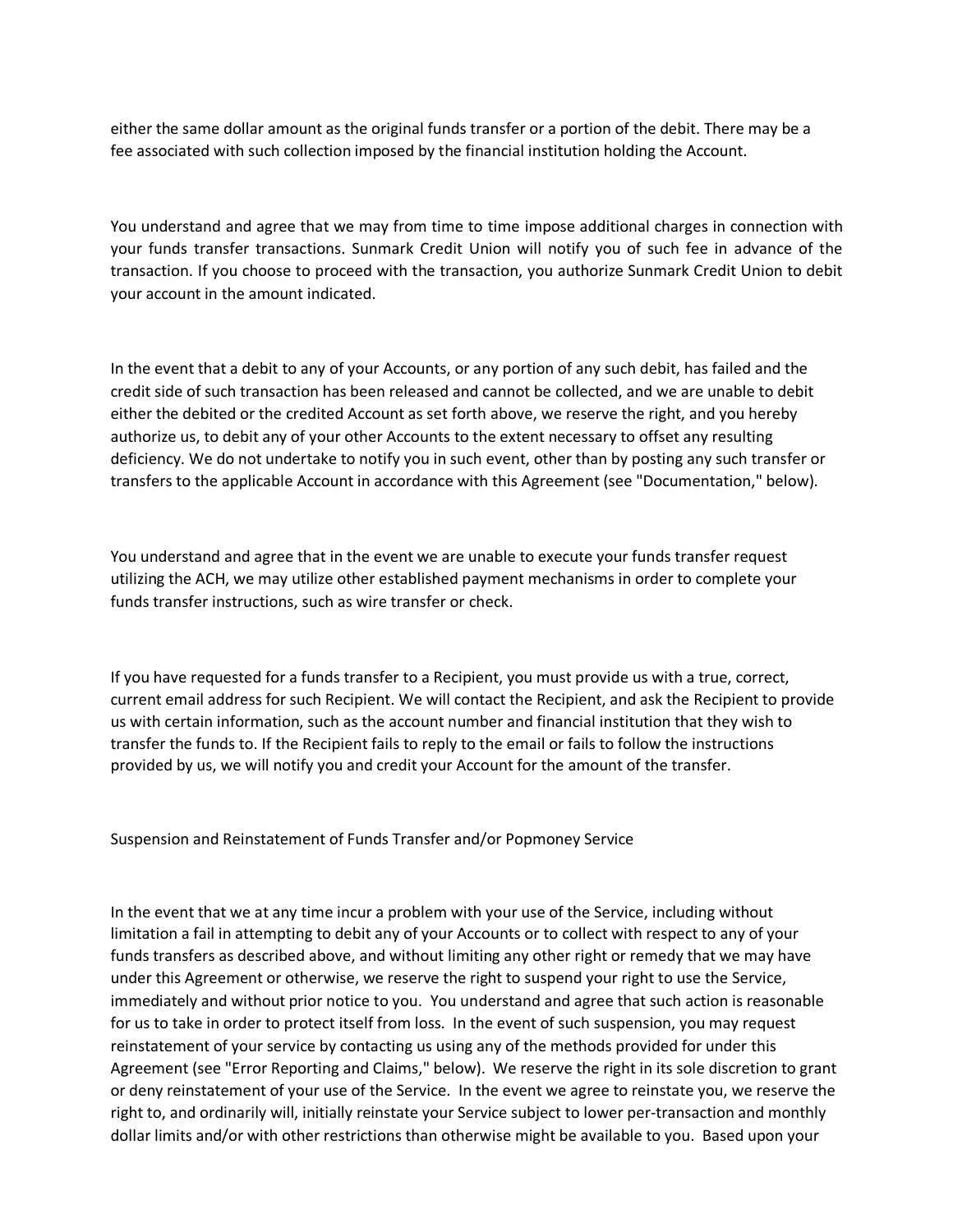subsequent usage of the Service, Sunmark Credit Union in its sole discretion may thereafter restore your ability to effect transfers subject to such higher limits as may then be in effect (see "Dollar Amount of Transfers," above).

### Documentation

You may access a statement of all funds transfers effected or pending at any time by clicking on the History tab within Funds Transfer or the Activity tab within Popmoney. If a transfer could not be completed, Sunmark Credit Union and/or our service provider, upon learning that the funds transfer has failed, will make a reasonable effort to complete the transfer again. If the funds transfer fails a second time, we will notify you to contact your financial institution or other provider of the relevant Account to learn more about the failure.

Your Responsibility for Errors

You understand that we must rely on the information provided by you and you authorize us to act on any instruction which has been or reasonably appears to have been sent by you, to submit funds transfer instructions on your behalf. You understand that financial institutions receiving the funds transfer instructions may rely on such information. We are not obliged to take any further steps to confirm or authenticate such instructions and will act on them without getting further confirmation. You understand that if you provide us with incorrect information or if there is any error in your instruction we will make all reasonable efforts to reverse or delete such instructions, but you accept full responsibility for losses resulting from any of your errors, duplication, ambiguities or fraud in the information that you provide. You agree not to impersonate any person or use a name that you are not authorized to use. If any information you provide is untrue, inaccurate, not current or incomplete, without limiting other remedies, Sunmark Credit Union reserves the right to recover from you any costs or losses incurred as a direct or indirect result of the inaccurate or incomplete information.

Error Reporting and Claims

In case of errors or questions about your funds transfers, contact us as soon as you can, if you think your statement is wrong or if you need more information about a transfer listed on the statement. You can see a complete statement of all your funds transfers effected or pending at any time by clicking on the History tab. We must hear from you within 60 days after we FIRST posted the transfer to your statement.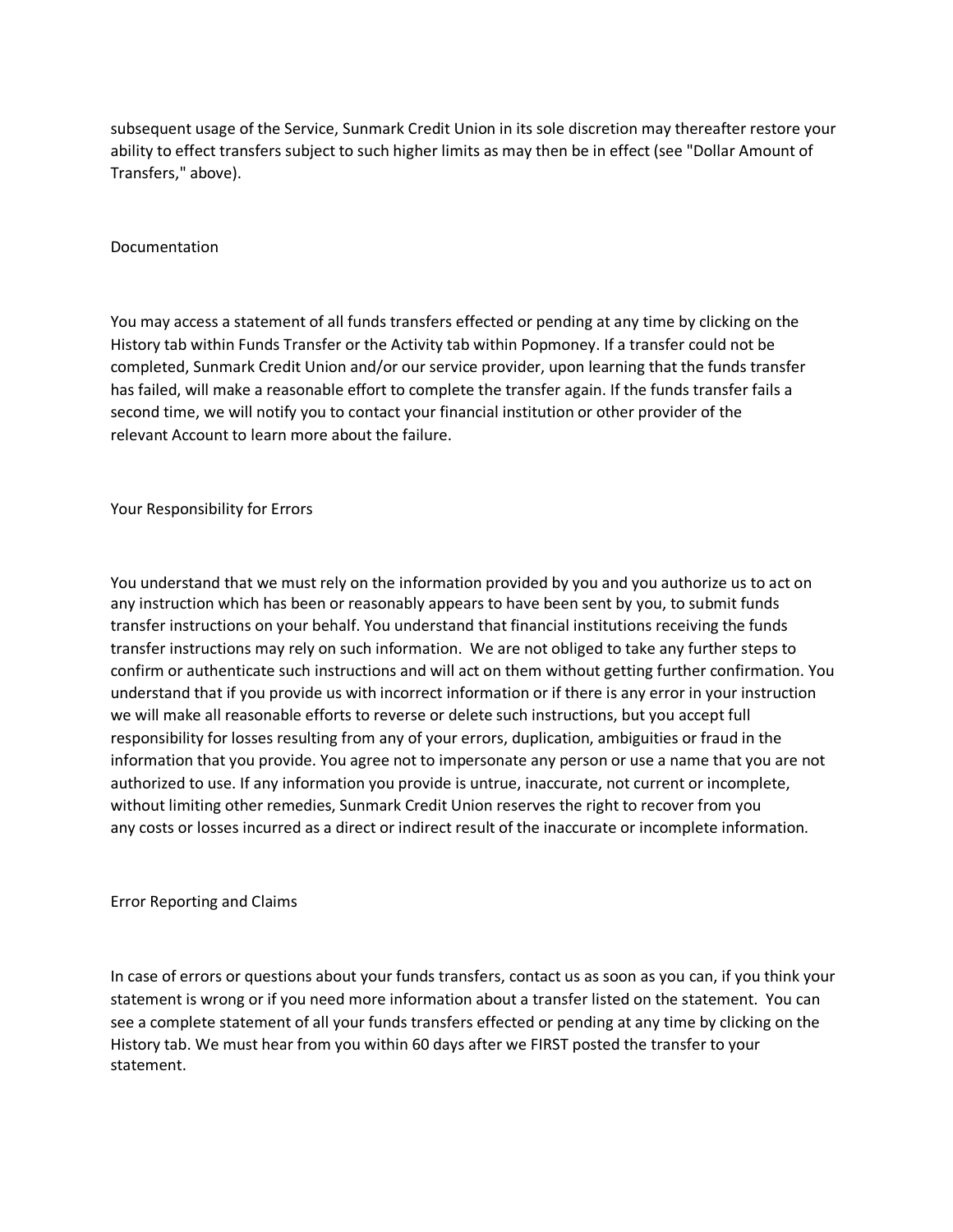(1) Tell us your name, and the account number of the Account to which the error relates. (2) Describe the error or the transfer you are unsure about, and explain as clearly as you can why you believe it is in error or why you need more information. (3) Tell us the dollar amount of the suspected error.

If you tell us orally, we may require that you send us your complaint or question in writing within 10 business days. We will determine whether we committed an error within 10 business days (20 business days for new member accounts) after we hear from you and will correct any error promptly. If we need more time, however, we may take up to 45 days (90 days for new member accounts) to investigate your complaint or question. If we decide to do this, we will credit/debit the applicable Accounts within 10 business days (20 business days for new member accounts) for the amount you believe is in error, so that you or your intended Recipient will have use of the money during the time it takes us to complete our investigation. If we ask you to put your question or complaint in writing and we do not receive it within 10 business days, we may not credit/debit the applicable Accounts.

We will tell you the results within three business days after completing our investigation. If we decide that we did not make an error, we will send you a written explanation. You may ask for copies of the documents we used in our investigation.

We are not responsible for errors, delays and other problems caused by or resulting from the action or inaction of financial institutions holding the Account or the account of your Recipient. Although we will try to assist you in resolving any such problems, you understand that any such errors, delays or other problems are the responsibility of the relevant financial institution or the Recipient. Any rights you may have against a financial institution for such errors, delays or other problems are subject to the terms of the agreements you have with such financial institution, including any time limits during which complaints must be made.

### Proprietary Rights

You acknowledge and agree that Sunmark Credit Union and/or our service provider owns all rights in and to the Funds Transfer Service. You are permitted to use the Service only as expressly authorized by this Agreement. You may not copy, reproduce, distribute, or create derivative works, reverse engineer or reverse compile Sunmark Credit Union and/or our service provider's Funds Transfer Service or any of Sunmark Credit Union and/or our service provider's services or technology.

No Unlawful or Prohibited Use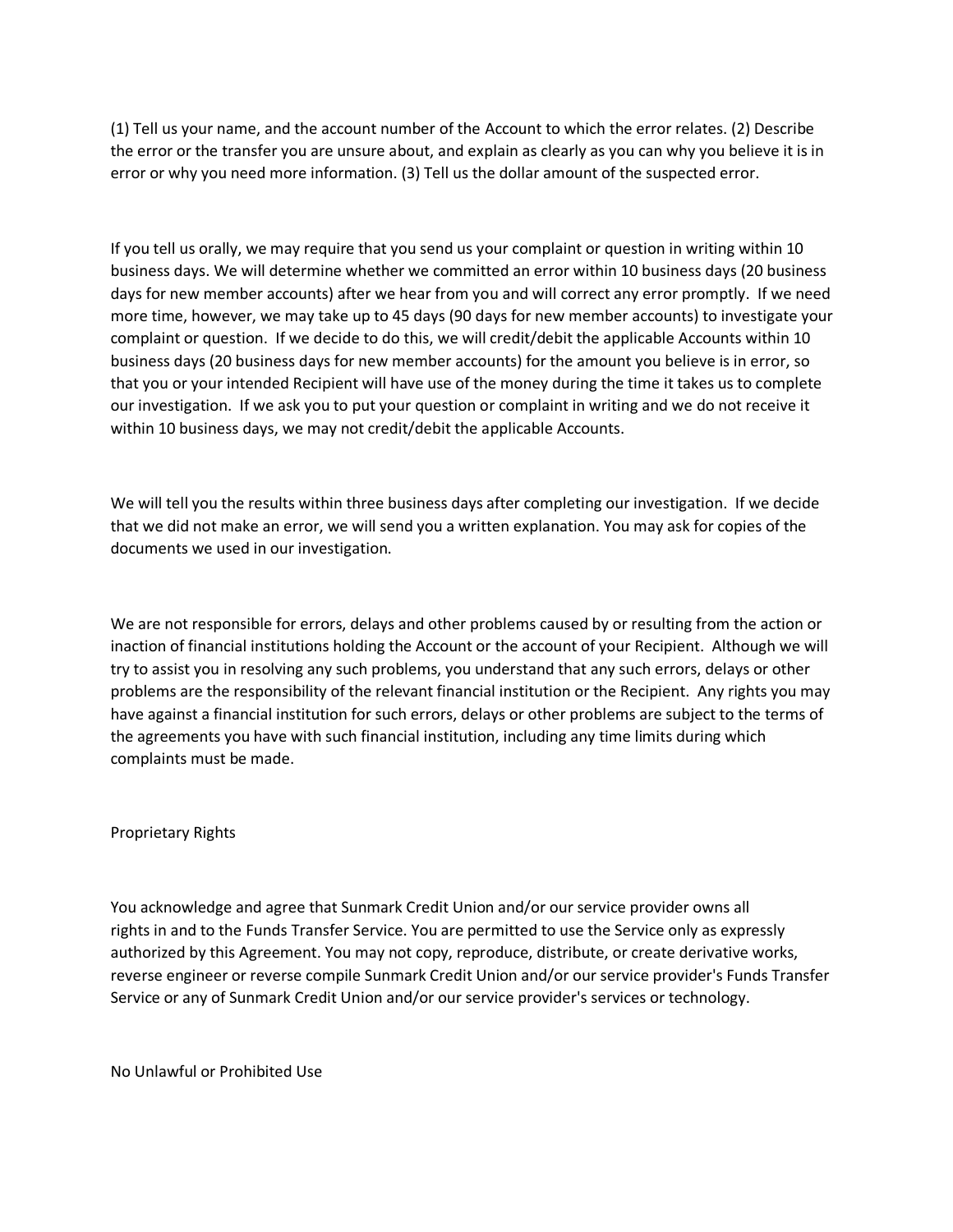As a condition of using the Service, you warrant to us that you will not use the Service for any purpose that is unlawful or is not permitted, expressly or implicitly, by the terms of this Agreement or by any applicable law or regulation. You further warrant and represent that you will not use the Service in any manner that could damage, disable, overburden, or impair the Service or interfere with any other party's use and enjoyment of the Service. You may not obtain or attempt to obtain any materials or information through any means not intentionally made available or provided for through the Service. You agree that these warranties and representations will remain in full force and effect even if this Agreement terminates for any reason.

Service Changes and Discontinuation

We may modify or discontinue the Service or your account with us, with or without notice, without liability to you, any other user or any third party. We reserve the right, subject to applicable law, to terminate your account and your right to use the Service at any time and for any reason, including without limitation if we, in our sole judgment, believe you have engaged in conduct or activities that violate any of the Terms or the rights of Sunmark Credit Union and/or our service provider, or if you provide us with false or misleading information or interfere with other users or the administration of the Services. We reserve the right to charge a fee for the use of the Service and any additional services or features that we may introduce. You understand and agree that you are responsible for paying all fees associated with the use of our Funds Transfer Service.

You may terminate your account with Sunmark Credit Union at any time by Contacting us. Once your account with Sunmark Credit Union has terminated for any reason, you will have no further right or access to use the Service, and Sunmark Credit Union will not access your Accounts thereafter for any reason.

USE OF SMS MESSAGING

Users of the Popmoney service may receive SMS messages relating to their payments, such as notice of payment, alerts for validation and receipt of a transfer. Popmoney will verify your access to the mobile phone number. To enable this verification Popmoney will send you an SMS message with a verification code that you will need to enter to direct your payment to your designated bank account. You may receive SMS messages related to your transactions from time to time, but please be aware that your carrier's normal rates and fees, such as text messaging fees, will still apply.

Questions: You can contact us using the instructions on our site, or at any time from your mobile phone by sending a text message with the word "HELP" to this number: POPMON.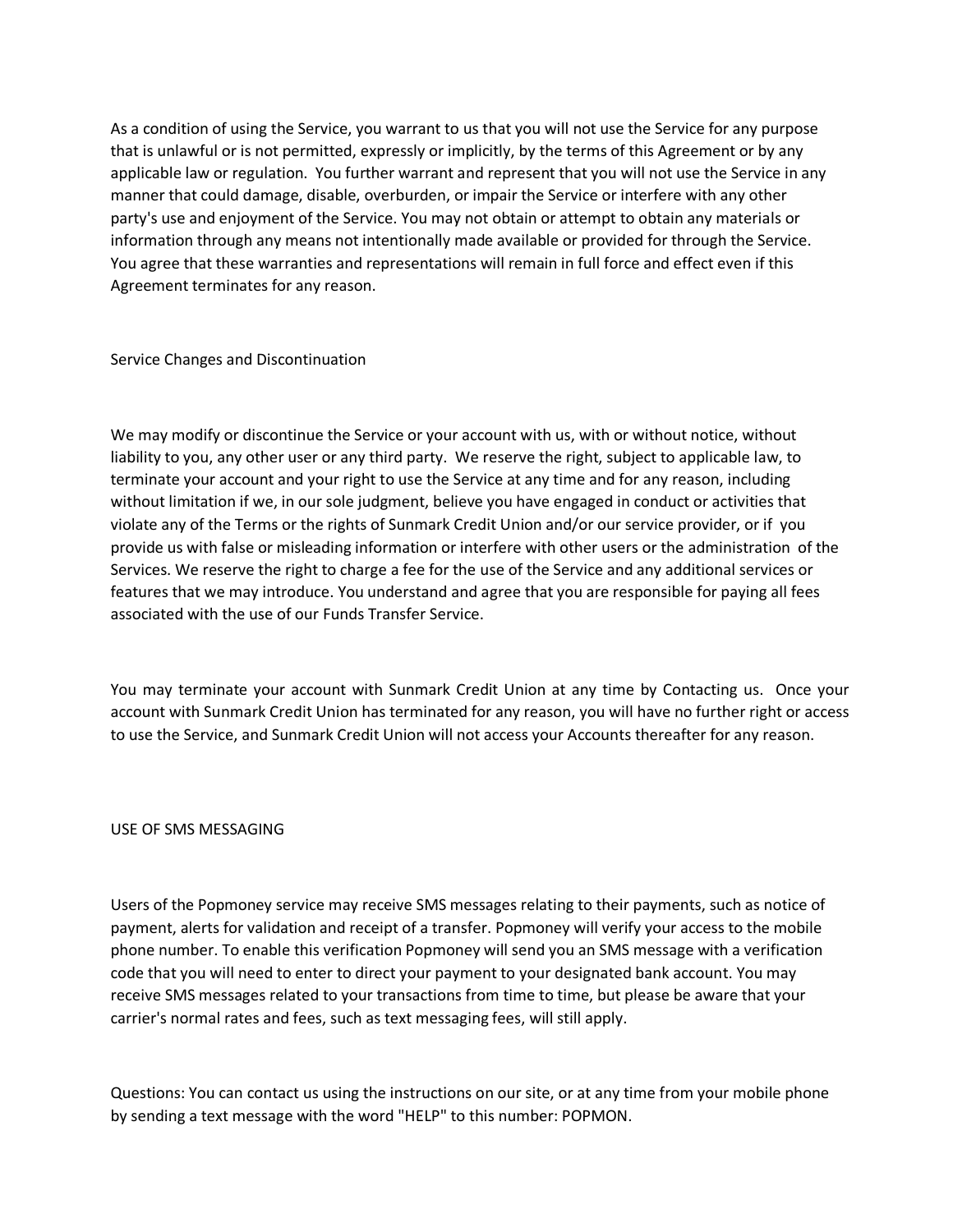To opt out of the Program: To stop receiving SMS messages you can initiate the opt-out process by sending a SMS message. Just text "STOP" to this number: POPMON.

Links to Third Party Sites

The Sunmark Credit Union website may contain links to other websites ("Linked Sites"). Such links are provided solely as a convenience to you. Sunmark Credit Union does not screen, approve, review or otherwise endorse any content or information contained in any Linked Sites. You acknowledge and agree that Sunmark Credit Union, its affiliates and partners are not responsible for the contents of any Linked Sites, including the accuracy or availability of information provided by Linked Sites, and makes no representations or warranties regarding the Linked Sites or your use of them.

Security Procedures

You understand that the financial institution at which an Account is maintained may contact us to verify the content and authority of funds transfer instructions and any changes to those instructions. You understand that, as your agent, we may provide to such financial institution such information as may be required to verify the instructions and may constitute a valid security procedure under the rules governing such Account.

Deviating from Security Procedures

You agree to allow us to authorize any financial institution at which you have an Account to accept funds and transfer instructions in accordance with any authorization procedures as may be agreed from time to time between you and such financial institution, or between us, on your behalf, and such financial institution, without verifying the instructions under the established security procedures, regardless of whether such security procedures were agreed by you directly or by us on your behalf. In addition you agree that we may authorize such financial institutions to charge and debit your accounts based solely on these communications.

Account Number Policy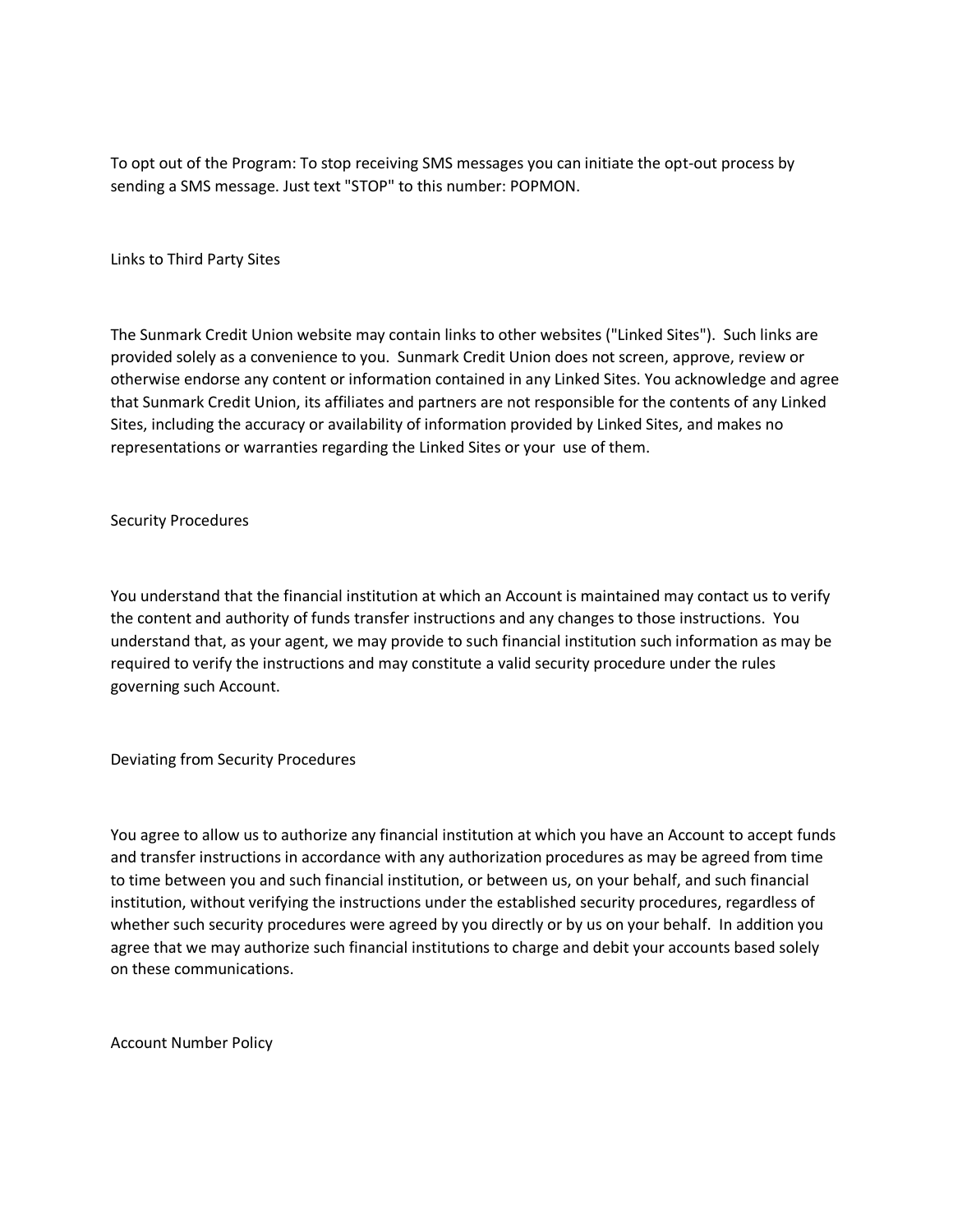If funds transfer instructions identify a bank or beneficiary by name and account number, the relevant financial institution may execute those instructions by reference to the number only, even if the number does not correspond to the name. You understand that such financial institutions may not investigate discrepancies between names and numbers. In addition, you agree that we have no responsibility to investigate discrepancies between names and numbers.

### Joint Account Holder

In submitting your application for the Funds Transfer Service, you confirm that, if any of your Accounts is a joint account, your joint account holder has consented for you to use your Accounts for the Service. We will end your use of the Service if any joint account holder notifies us that (i) they never consented to your use of our Funds Transfer Service, (ii) the joint account can no longer be operated on your instructions alone, or (iii) they are withdrawing consent for you to operate the joint account.

# Means of Transfer

You authorize us to select any means we deem suitable to provide your funds transfer instructions to the applicable financial institution. These choices include banking channels, electronic means, funds transfer systems, mail, courier, or telecommunications services, intermediary banks and other organizations. You agree to be bound by the rules and regulations that govern the applicable funds transfer systems, such as CHIPS or automated clearing house (ACH) as published by the National Automated Clearinghouse Association (NACHA). We shall make all reasonable efforts to ensure that your transfer requests are processed on time; however, we reserve the right to hold funds beyond the normal period and if any interest is earned will be the property of Sunmark Credit Union.

### Our Liability

If we do not provide a funds transfer instruction on time, if we cause an incorrect amount to be removed from an Account or if we cause funds from an Account to be transferred to any account other than the Account or Recipient's account specified in the applicable funds transfer instruction, we shall be responsible for returning the improperly transferred funds and/or for directing any misdirected funds to the proper Account or intended recipient's account. Sunmark Credit Union is not responsible or liable if your or the Recipient's financial institution's system fails and we are unable to complete the transfer. Except as otherwise required by law, Sunmark Credit Union shall in no other event be liable for any losses and damages other than those arising from gross negligence or willful misconduct on our part or if we breach a representation or warranty of Sunmark Credit Union hereunder.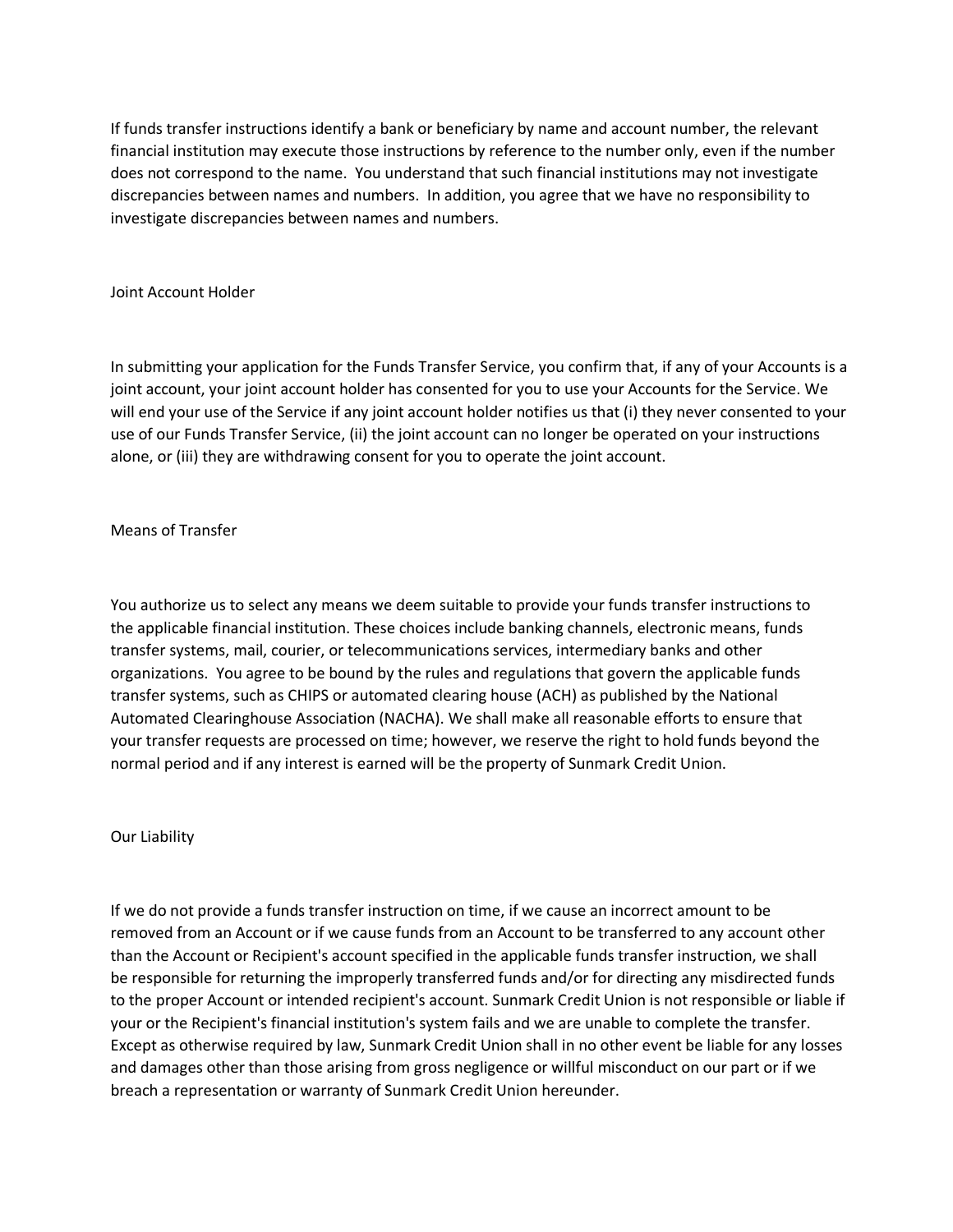You agree that your transfer instructions constitute authorization for us to complete the transfer. You represent and warrant to us that you have enough money in the applicable Accounts to make any funds transfer you request that we make on your behalf through the Service. You understand and agree that we are not liable under any circumstances for any losses or damages if, through no fault of ours, you do not have enough money to make the funds transfer and the funds transfer is not completed or is later reversed or if your financial institution does not permit the transfer or the funds transfer would exceed the credit limit on any applicable overdraft line.

You also understand and agree that we are not responsible for any losses or damages if circumstances beyond our control (such as fire or flood) prevent us from making a funds transfer or if the Sunmark Credit Union website was not working properly and you knew about the breakdown when you started the funds transfer.

Limitation of Warranty and Liability

YOU UNDERSTAND AND AGREE THAT OUR FUNDS TRANSFER SERVICE IS PROVIDED "AS-IS." EXCEPT AS OTHERWISE PROVIDED IN THIS AGREEMENT OR AS REQUIRED BY LAW, WE ASSUME NO RESPONSIBILITY FOR THE TIMELINESS, DELETION, MIS-DELIVERY OR FAILURE TO STORE ANY USER COMMUNICATIONS OR PERSONALIZATION SETTINGS. YOU UNDERSTAND AND EXPRESSLY AGREE THAT USE OF THE FUNDS TRANSFER SERVICE IS AT YOUR SOLE RISK, THAT ANY MATERIAL AND/OR DATA DOWNLOADED OR OTHERWISE OBTAINED THROUGH THE USE OF THE FUNDS TRANSFER SERVICE IS DOWNLOADED OR OBTAINED AT YOUR OWN DISCRETION AND RISK AND THAT YOU WILL BE SOLELY RESPONSIBLE FOR ANY DAMAGES, INCLUDING WITHOUT LIMITATION DAMAGE TO YOUR COMPUTER SYSTEM OR LOSS OF DATA THAT RESULTS FROM THE DOWNLOAD OR THE OBTAINING OF SUCH MATERIAL AND/OR DATA.

EXCEPT AS EXPRESSLY SET FORTH ON THE SUNMARK CREDIT UNION'S WEB SITE OR IN THIS AGREEMENT, WE DISCLAIM ALL WARRANTIES OF ANY KIND, EXPRESS OR IMPLIED, INCLUDING WITHOUT LIMITATION ANY WARRANTY OF MERCHANTABILITY, FITNESS FOR A PARTICULAR PURPOSE OR NON-INFRINGEMENT OF INTELLECTUAL PROPERTY OR THIRD PARTY RIGHTS, AND WE MAKE NO WARRANTY OR REPRESENTATION REGARDING THE RESULTS THAT MAY BE OBTAINED FROM THE USE OF THE FUNDS TRANSFER SERVICE, THE ACCURACY OR RELIABILITY OF ANY INFORMATION OBTAINED THROUGH THE FUNDS TRANSFER SERVICE, THE ACCURACY OF ANY INFORMATION RETRIEVED BY US FROM THE ACCOUNTS OR THAT THE FUNDS TRANSFER SERVICE WILL MEET ANY USER'S REQUIREMENTS, BE UNINTERRUPTED, TIMELY, SECURE OR ERROR FREE.

EXCEPT AS DESCRIBED IN THIS AGREEMENT, WE WILL NOT BE LIABLE FOR ANY DIRECT, INDIRECT, INCIDENTAL, SPECIAL, CONSEQUENTIAL OR PUNITIVE DAMAGES OF ANY KIND RESULTING FROM THE USE OF OR THE INABILITY TO USE THE FUNDS TRANSFER SERVICE, ANY INACCURACY OF ANY INFORMATION OR AMOUNT RETRIEVED BY US FROM THE ACCOUNTS, ANY BREACH OF SECURITY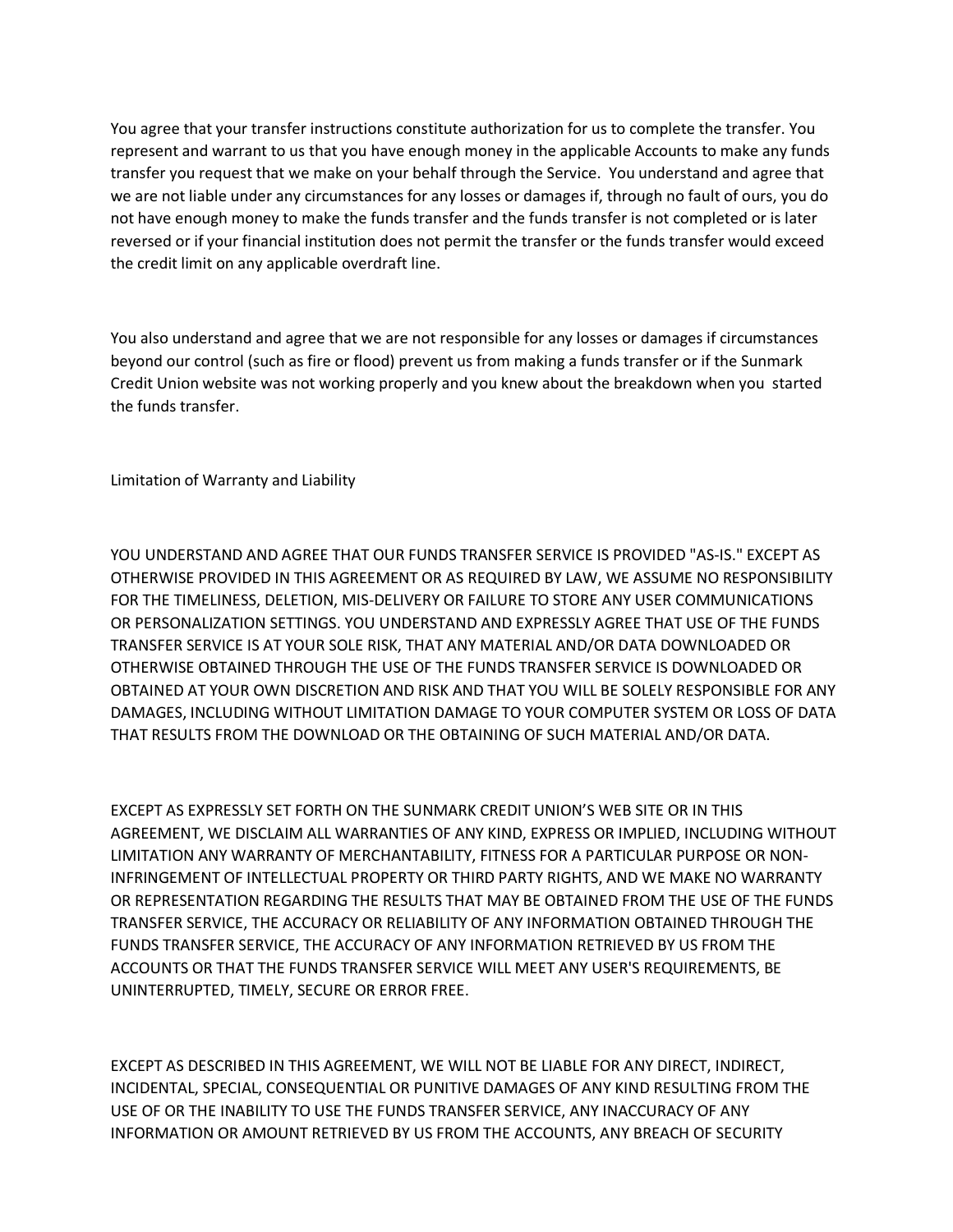CAUSED BY A THIRD PARTY, ANY TRANSACTIONS ENTERED INTO BASED ON THE FUNDS TRANSFER SERVICE, ANY LOSS OF, UNAUTHORIZED ACCESS TO OR ALTERATION OF A USER'S TRANSMISSIONS OR DATA OR FOR THE COST OF PROCUREMENT OF SUBSTITUTE GOODS AND SERVICES, INCLUDING BUT NOT LIMITED TO DAMAGES FOR LOSS OF PROFITS, USE, DATA OR OTHER INTANGIBLES, EVEN IF WE HAD BEEN ADVISED OF THE POSSIBILITY OF SUCH DAMAGES.

## Indemnification

You agree to indemnify, defend and hold harmless Sunmark Credit Union, its affiliates, partners, officers, directors, employees, consultants, service providers and agents from any and all third party claims, liability, damages and/or costs (including, but not limited to, attorney's fees) arising from your use of the Funds Transfer Service, our reliance on the information, instruction, license and/or authorization provided by you under or pursuant to this Agreement, your violation of the Terms or your infringement, or infringement by any other user of your Sunmark Credit Union account, of any intellectual property or other right of any person or entity.

# Recipient

In the event that you are an intended Recipient, another customer (the "Transferor") has instructed us to transfer funds (the "Funds") to an account you designate at your bank or other financial institution (the "Account"). In addition to the Terms herein, you agree to accept the terms and conditions set forth below.

You authorize us to transfer the Funds to your Account. In order for us to complete the transfer, you will be prompted to provide us with the following information (the "Information"): 1) your full name; 2) your current residential address; 3) the name of your bank or financial institution and ABA routing number (the 9-digit number that appears on the far left of the bottom of your check) of the financial institution which holds your Account; 4) the Account number; and 5) a secret word or phrase known only to you and the transferor. We will utilize the Automated Clearing House (ACH) system to send the Funds to your Account. We will act on the information provided by you in completing ACH credit instructions to your Account. If for any reason your financial institution returns the ACH credit or the credit goes to the wrong financial institution or Account because you have provided us with incorrect information, we may in our sole discretion, take reasonable efforts to complete the credit transaction or return the Funds to the Transferor.

To enable you, and only you, to receive the Funds, the Transferor has given you the Shared Secret. If you have not received the Shared Secret, please contact the Transferor directly. The Shared Secret is stored in encrypted form by us. No one at Sunmark Credit Union has access to the Shared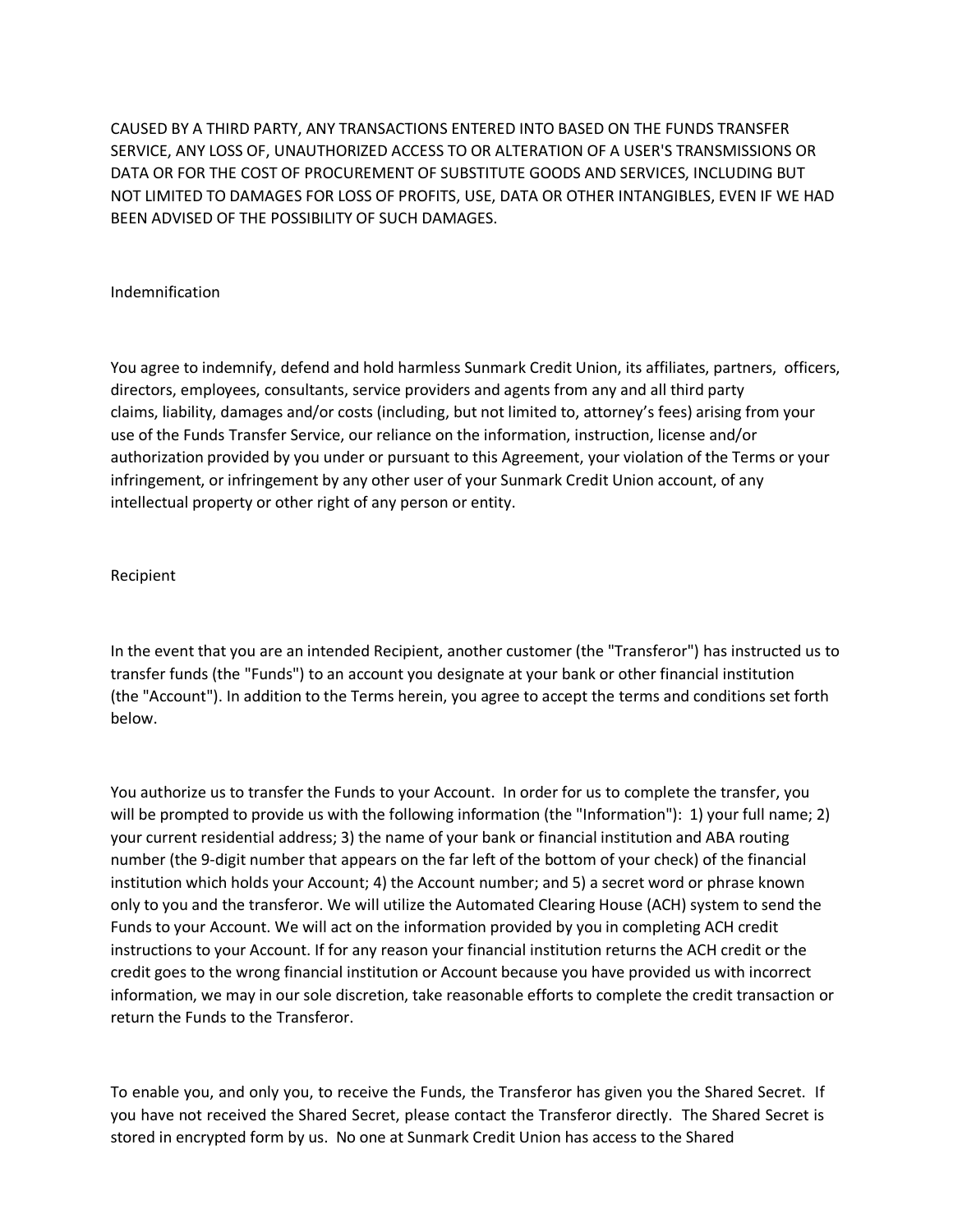Secret. No one at Sunmark Credit Union will know or need to know the Shared Secret, and Sunmark Credit Union employees will never ask for the Shared Secret. YOU AGREE THAT YOU WILL NOT GIVE THE SHARED SECRET TO ANYONE FOR ANY REASON. You agree that we shall not be liable for any losses that may result if you disclose the Shared Secret to another person.

You agree not to impersonate any person or use a name that you are not authorized to use. You warrant and represent that you are the person intended by the Transferor and entitled to receive the Funds; that you are not a person whose Accounts are blocked under regulations of the Office of Foreign Asset Control (OFAC) of the United States Treasury Department; and that the Information you will provide is true, correct and complete.

We reserve the right to decline to complete any transfer, even after you have agreed to all of the Terms, if we have reason to believe that completing the transfer would result in a violation of law or expose us to liability or risk of loss. Without limiting the foregoing, we will reject any transfer if you do not enter the Shared Secret correctly after three [3] attempts. If the transfer is rejected for any reason, the funds will be returned to the Transferor.

### Miscellaneous

You understand and agree that our service provider is not a bank, a broker-dealer firm, or any other kind of financial institution. You represent and warrant that you are who you claim to be; that you are the rightful owner of all Content and the Accounts linked for the purposes of the Funds Transfer Service; and that you are rightfully authorizing us to access the Accounts.

You agree that our rights and remedies arising out of any breach of your representations and warranties in this Agreement, the limitations on our liability and our rights to indemnification under this Agreement are continuing and shall survive the termination of this Agreement, notwithstanding the lack of any specific reference to such survivability in these provisions. Sunmark Credit Union's failure to enforce the strict performance of any provision of this Agreement will not constitute a waiver of Sunmark Credit Union's right to subsequently enforce such provision or any other provisions of this Agreement.

The most current version of this Agreement as it appears on our website, including any amendments that we may make from time to time, constitutes the entire agreement between us, and supersedes and replaces all other agreements or understandings, whether written or oral, regarding the Funds Transfer Service. This Agreement may be amended, or any of Sunmark Credit Union 's rights waived, only if Sunmark Credit Union agrees in writing to such changes, or you continue using the Funds Transfer Service following receipt of notice of any changes proposed by Sunmark Credit Union.